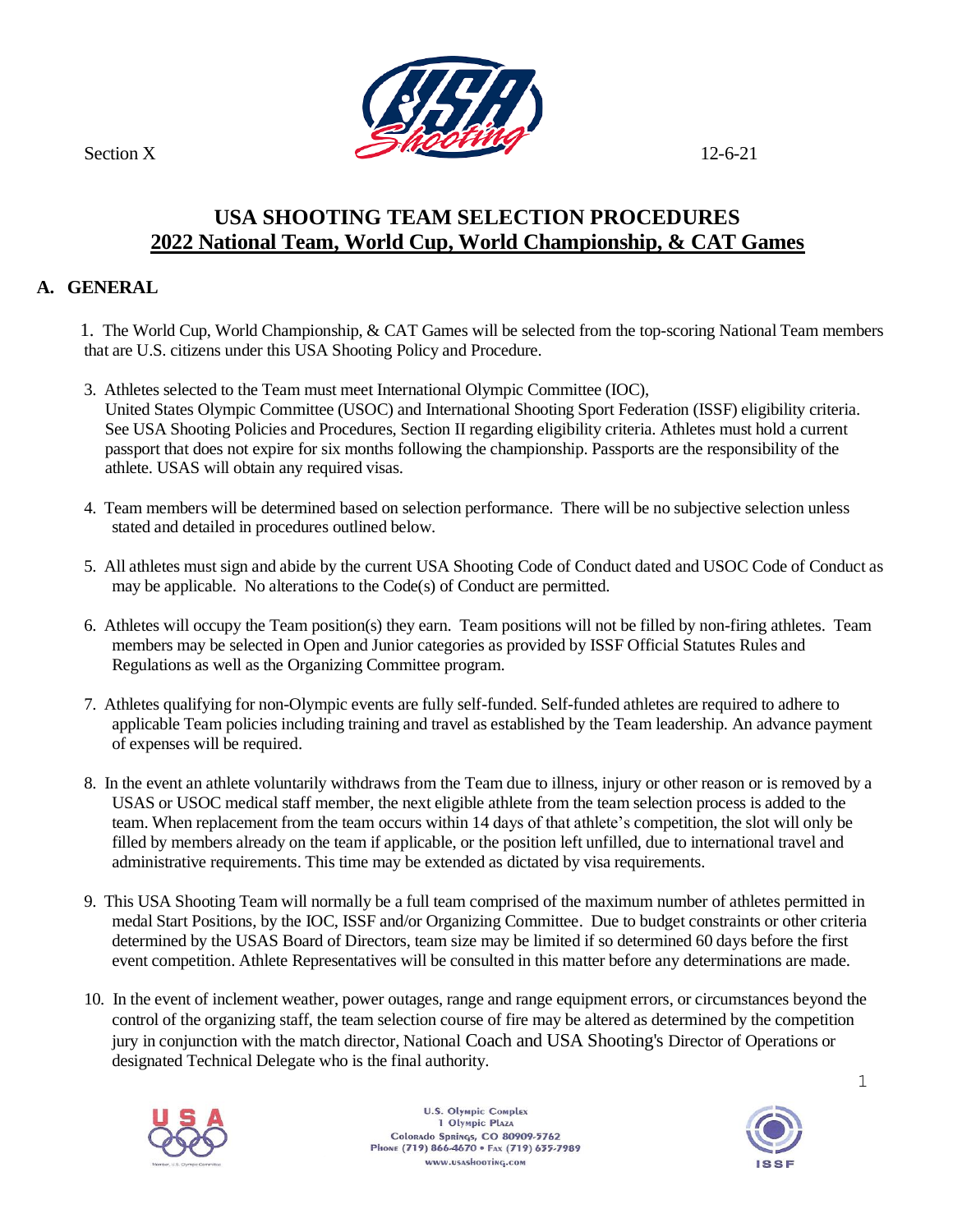

- 11. Athletes must adhere to all IOC, WADA, ISSF, USADA and USOC anti-doping protocols, policies, and procedures, as applicable. This includes participation in Out-of-Competition Testing as required by the IOC, WADA, ISSF, USADA and USOC rules, as applicable.
- 12. In the event of unforeseen changes that affect the team trial process such as:
	- a. Schedule
	- b. Programs
	- c. Government Restrictions
	- d. Rules
	- e. or other unforeseen circumstances

USA Shooting will convene a committee to determine if policy changes are necessary.

## **B. SHOTGUN TEAM SELECTION MATCHES**

#### 1. **Selection Matches and Dates**

- a) Selection Match 1
	- i. Tucson Arizona January 10 to 16, 2022 Trap & Skeet-
- b) Selection Match 2 National Championships
	- i. Hillsdale MI
		- a. July 20 to 24, 2022 Trap
		- b. August 2 to 6, 2022 Skeet

### 2. **Events to be contested**

- a) Men's Trap
- b) Women's Trap
- c) Men's Skeet
- d) Women's Skeet

### 3. **Course of fire**

a. Trap and Skeet Men & Women Selection Match 1 & 2 i.  $75x50=125$ 

#### 4. **Number of courses of fire**

- a. Selection Match 1, Two courses of fire- Men and Women
- b. Selection match 2, Two course of fire- Men and Women



U.S. Olympic Complex 1 Olympic Plaza Colorado Springs, CO 80909-5762<br>Phone (719) 866-4670 • Fax (719) 635-7989 www.usashooting.com

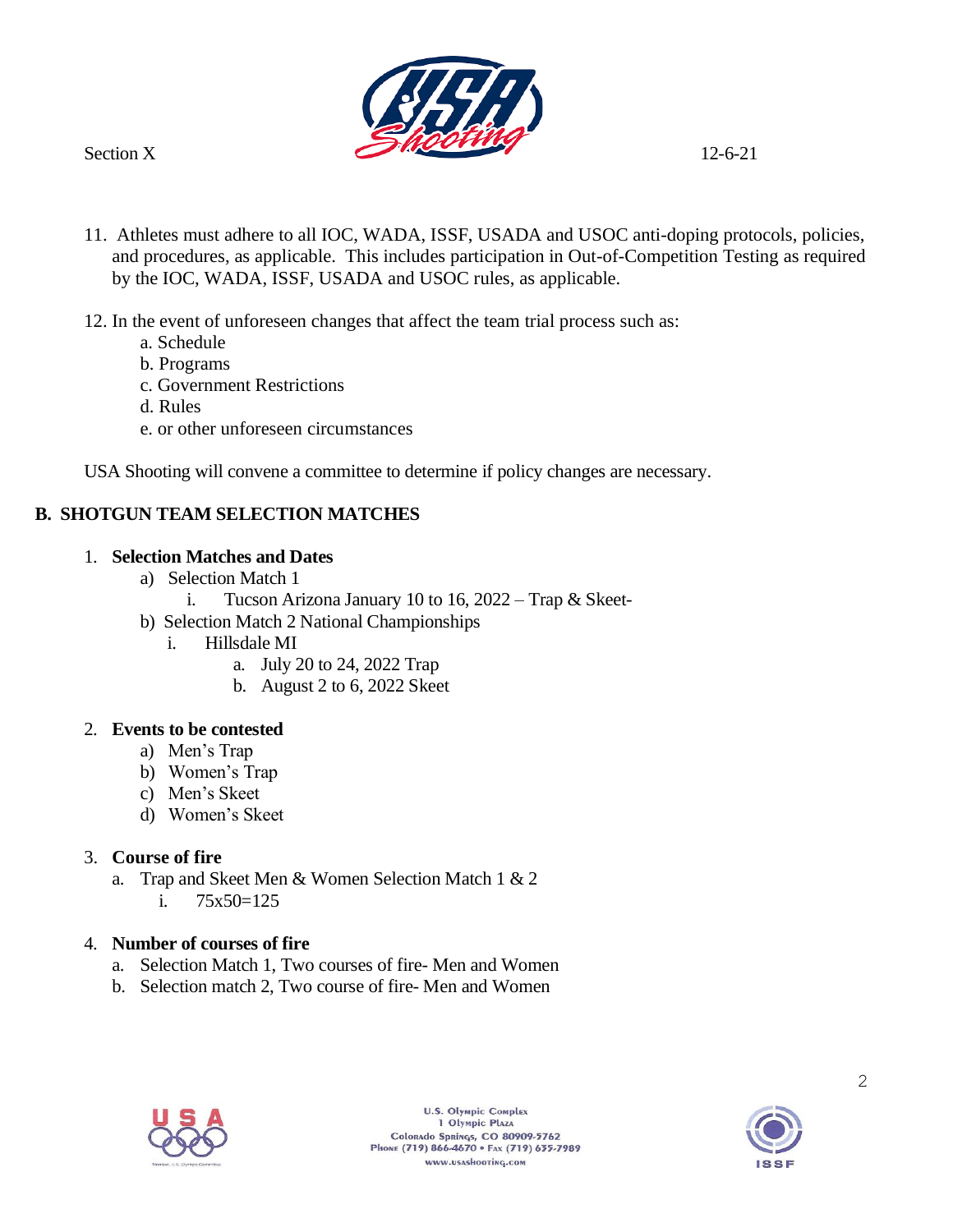

#### 5. **Selection Match 1 & 2 Finals Format**

- a) One ISSF Elimination final per contested event. 2021 ISSF Rules.
- b) Finals points awarded by finish position.
- c) Awarded Finals point(s) will be added to qualification score (Total Aggregate Score)
- d) Finals points awarded Men & Women
	- i.  $1<sup>st</sup> = 3 points$
	- $ii.$  $2<sup>nd</sup> = 2$  points
	- iii. 3  $3<sup>rd</sup> = 1$  points

# **C. National Team Policy**

- 1. National Team (NT) will consist of top 6 scoring athletes, in the current selection process
- 2. National Team Ties
	- a) Ties will be broken by shooting complete qualification rounds until the tie is broken
- 3. National Development Team (NDT) members will be appointed by the coaching staff
- 4. Only NT & NDT members are eligible for Travel
- 5. Ranking of National Team members 1 through 6, will be determined by current selection process
- 6. Ranking of national Development Team members will be determined by current selection process

# **D. National Team Selection**

#### 1. **Selection Match 1 (SM1)**

- a) Open to all eligible competitors
- b) Top 6 aggregate scores will earn National Team Status
- c) Highest ranking team members will receive prioritized travel choices

#### 2. **Aggregate Score Selection Match 1**

Aggregate score = Qualification Score + Finals points

**EXAMPLE** 

| SM1QS | 7M1ED | SM <sup>1</sup><br>Aggregate Score |
|-------|-------|------------------------------------|
| 247   | ີ     | ารถ                                |



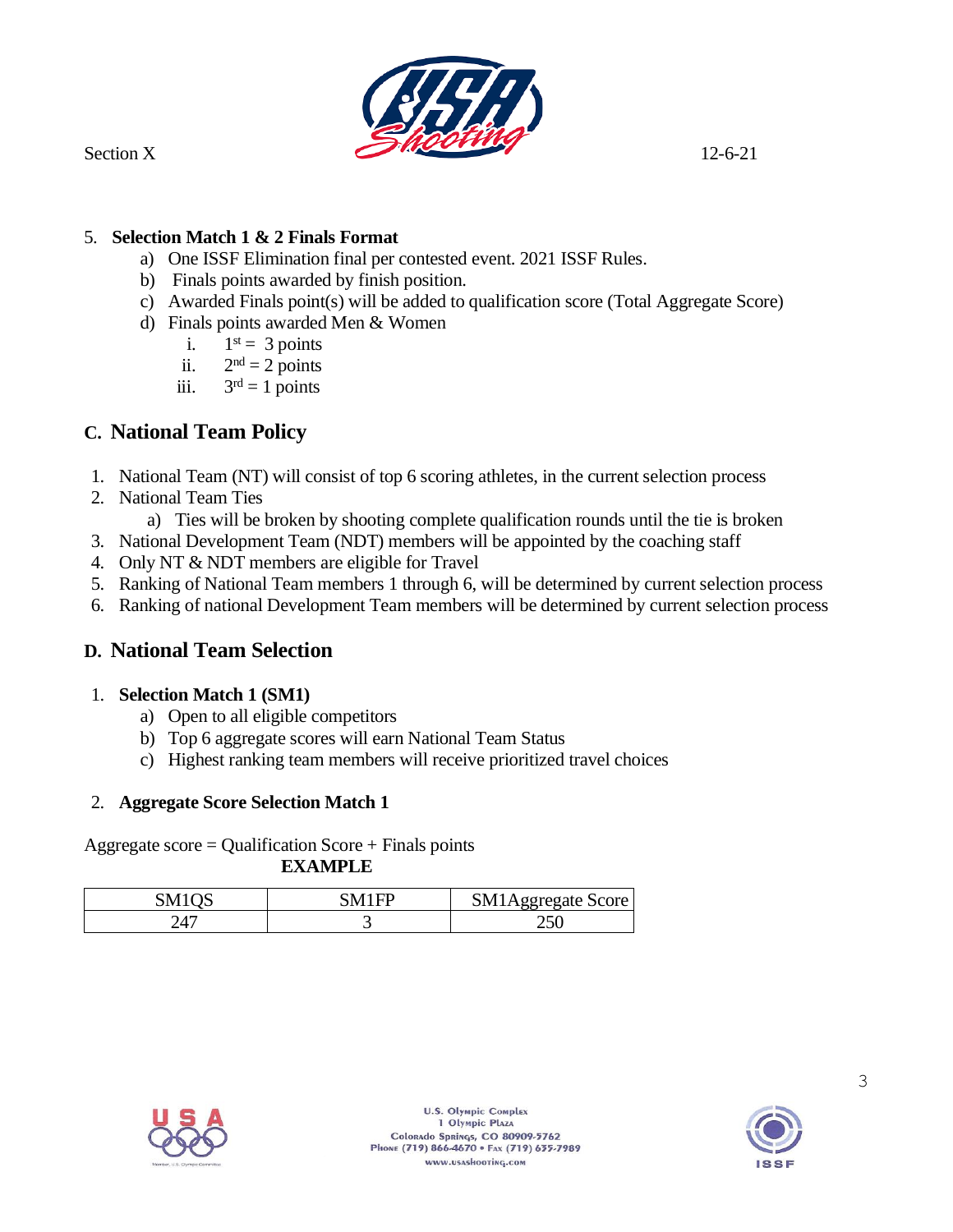

#### **3.** P**roposed National Team Travel based on Selection Match 1 (SM1) Results**

- i. World Cup Rabat Morocco February 2 to 17, 2022
- ii. World Cup Lima Peru March 27 to April 7, 2022
- iii. World Cup Lonato Italy April 19 to 30, 2022
- iv. World Cup Baku Azerbaijan May 27 to June 9, 2022
- v. Summer Selection (Nationals) July 18 to August 7, 2022, Hillsdale Mi

#### **4.Medal start positions will receive prioritized funding**

#### **5. Selection Match 2 (SM2)**

- vi. Open to all eligible competitors
- vii. Finals determined from SM1 Aggregate Score + SM2 Qualification Score
- viii. Top 6 aggregate scores will earn National Team Status
- ix. Highest ranking team members will receive prioritized travel choices

#### **6. Aggregate Score Selection Match 2**

Selection Match 1 Aggregate Score + Selection match 2 Qualification Score + Selection Match 2 Finals points **EXAMPLE** 

| M<br>Δ | . iV <sup>ir</sup> | $\sim$ $\Omega$ $\Gamma$ | ggregate Score |
|--------|--------------------|--------------------------|----------------|
| 250    | $\sqrt{2}$<br>. .  | ັ                        | JUV.           |

#### **7. Proposed National Team Travel SM3 Results**

- a. World Championship Camp Croatia -August 2022
- b. World Championships Croatia September 27 to October 10, 2022
- c. Cat Games TBA November 4 to 13, 2022
- d. Selection Match 1-TBA- 2023

### **8. CAT GAME SPECIAL CONSIDERATION**

 a. If a CAT Game Team member has previously earned a 2024 Olympic Quota. USA Shooting will convene a committee to determine if policy & Team changes are necessary.

#### **9. Medal start positions will have prioritized funding**